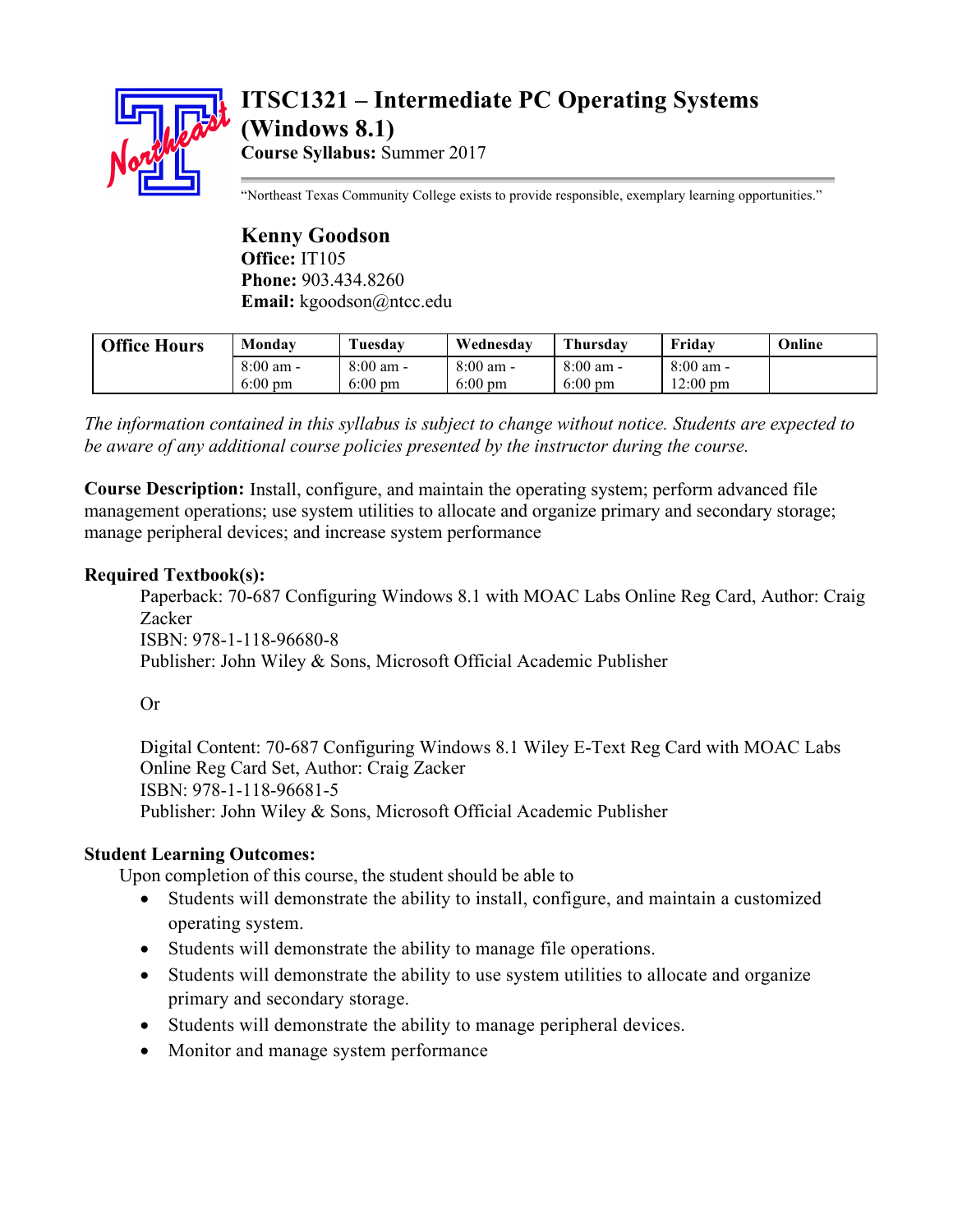# **SCANS Skills:**

# C15: Understands Systems

By manipulating the Windows Operating System, the student must understand that the Windows system software is the interface for managing all of the applications systems, such as Word, Excel, Access, PowerPoint, networking, and others.

# C19: Applied Technology to Task

By utilizing the Control Panel to manipulate accessories; to utilize associated hardware and to utilize networking to achieve organizational goals, all available technology is applied to achieve the current tasks.

C20: Maintains and Troubleshoots Technology

With the adept utilization of the Windows registry, the student is able to troubleshoot problems associated with computer technology and suggest and provide solutions to current problems.

# **Course Resources**

This is an online course and course materials, e.g., syllabus, PowerPoint slides, key terms, assignments and assessments will be accessed through Blackboard.

# **Assignments:**

There is a lab assignment with multiple exercises for each chapter of the textbook. Each lab assignment is worth 100 points. There are also Challenge exercises with many of the labs. These challenge labs are worth an additional 25 points for each assignment if they are completed and documented successfully. The average of the 21 lab assignments will count for 50% of your final grade.

In each lab assignment module on Blackboard, there is a lab manual with the instructions for completing the lab. These lab manuals are Microsoft Word documents. On the lab manuals, the student will answer questions associated with the lab as well as pasting screenshots from the lab exercises into the lab manual. Students will download the lab manual for each lab assignment and open it in Word. The lab manual file should then be saved with a new filename with the student's name appended to the original filename. For example, the lab manual filename for Lab 1 is 70-687R2\_Lab01.docx. After downloading the file, it should be saved as 70- 687R2\_Lab01\_studentname.docx.

The labs are accessed through the MOAC Labs Online environment. Students should have received a lab access code with your textbook. Below are the instructions for creating an account and gaining access to the online lab environment.

- 1. In your web browser, navigate to: http://moac.microsoftlabsonline.com/.
- 2. Enter your existing MOAC Labs Online email address and password. a. If you do not have a MOAC Labs Online account, click the Register button and fill out the
- form to create your account. After registration, proceed to step 5.
- 3. Click the Sign in button.
- 4. Click on the My account tab.
- 5. Enter your unique access code on the My codes page.
- 6. Click the Add code button to activate your MOAC Labs Online course materials.

To access your labs, click the My labs tab to be taken to a page that provides access to all of your labs. To start a lab, hover over any lab pane and click Take Lab.